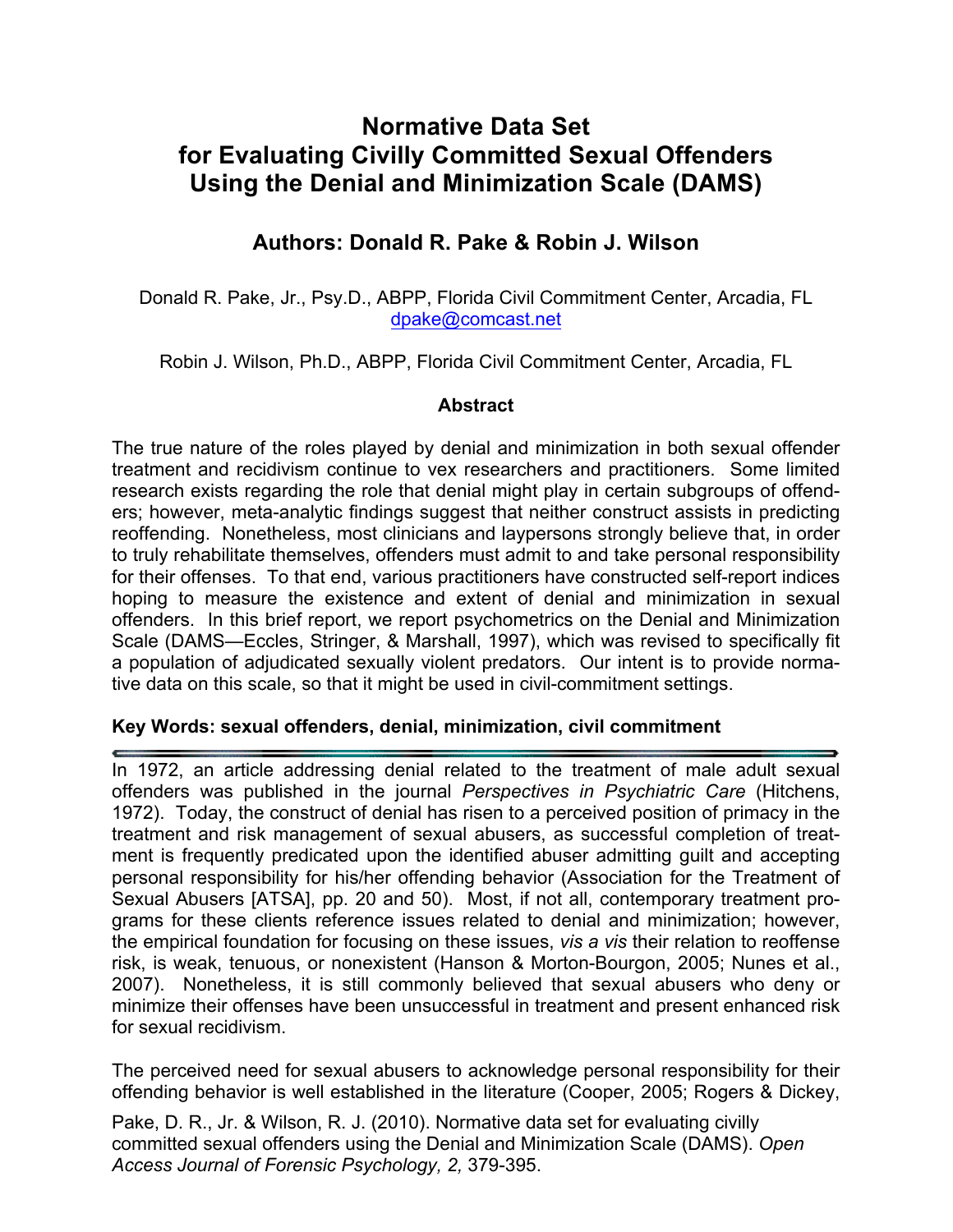(1991). Definitions of factors comprising the denial construct have been offered (Baldwin & Roys, 1998; Gibbons, de Volder, & Casey, 2003; Schneider & Wright, 2004), and attempts have been made to understand denial as it relates to treatment outcomes (Abracen & Looman, 2004; Barrett, Wilson, & Long, 2003; Lord & Willmot, 2004; Pollock & Hashmall, 1991; Schneider & Wright, 2004). Traditionally, denial and minimization have been characterized as treatment interfering factors (Cullen & Wilson, 2003; Wilson, 2009) that affect treatment responsivity (Andrews & Bonta, 2006) and motivation to change (Barrett et al., 2003). However, we are caused to query what role denial and minimization may actually play in assessing motivation to change.

The responsivity literature clearly indicates that treatment participants must be appropriately motivated to change in order for programmatic elements to "take hold" (Hanson, Bourgon, Helmus, & Hodgson, 2009); however, whether one has to admit guilt or accept personal responsibility for harm done is less clearly associated with ultimate success in treatment. Specifically, the empirical literature has not clearly supported or discarded either denial or minimization as major factors in the prediction of sexual recidivism. In a meta-analysis of 82 recidivism studies, Hanson and Morton-Bourgon (2005) found that interventions targeting denial in treatment had little impact on the incidence of sexual or violent recidivism with this population. Nevertheless, Hanson and Morton-Bourgon report that the lack of support for the impact of treatment effect may be related to the difficulty in assessing the denial construct.

On the other hand, Marshall and associates (Marshall, Marshall, Fernandez, Malcolm, & Moulden, 2008) summarized the factors of refusal and failure to achieve treatment goals as being related to client denial. These authors did not stop at identifying factors specific to the client. They acknowledged that denial on the part of the client influenced some service providers who interpreted client denial as an obstacle to be overcome via treatment. Marshall et al. suggest that therapists' negative responses to denial can lead to adversarial relationships in treatment. They recommend that treatment with clients who deny focus on pre-treatment programming, thereby allowing the client to develop internal motivations to participate in more in-depth therapy. Marshall et al. found that denying clients who participated in and completed preparatory programming for denying clients had a lower incidence of recidivism (as measured by return to custody for any violent, sexual, or general criminal convictions).

To summarize, the relative value-added of considering what most refer to as "denial and minimization" in sexual abuser risk management remains an unanswered question. The Hanson meta-analyses noted above suggest that these constructs are unrelated to risk for reoffending. However, other research (e.g., Nunes et al., 2007) identifies groupspecific elements, such as offense type or aspects of victim choice, that may assist us in better understanding circumstances in which these potential treatment targets are more worthy of clinical and risk management attention. It has been our experience that a good deal of the difficulty in establishing the so-called value-added of these constructs has to do with how well or poorly they have been defined. Specifically, it appears that, as a field, we have yet to offer clear operational definitions of what we mean by denial and minimization.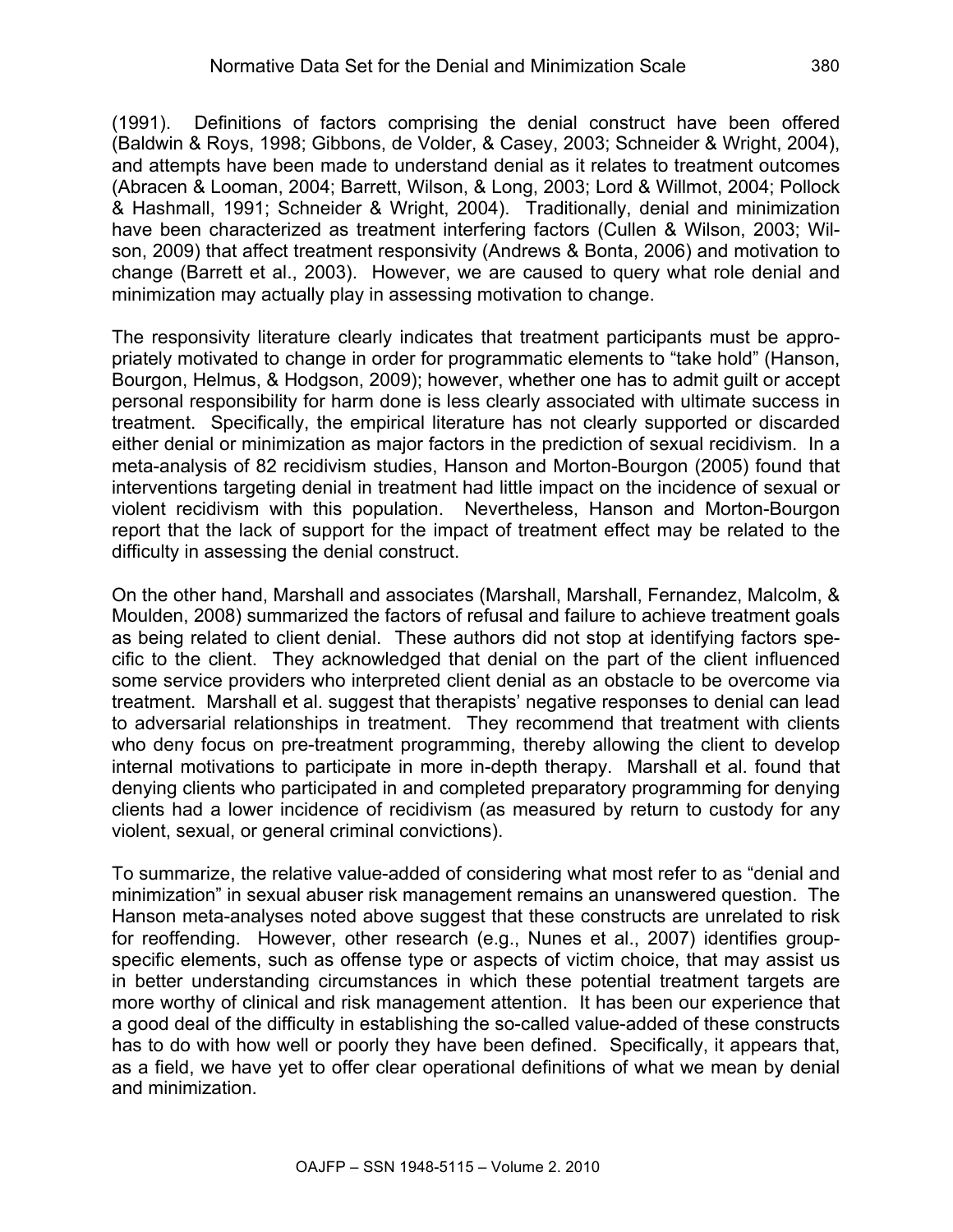Efforts to codify the denial construct and to establish "best practice" models identifying denial as a primary indicator of treatment success continue. However, advances made in the scientific measure of denial are lacking. Attempts to measure denial are found in the Minnesota Multiphasic Personality Inventory (MMPI—Lanyon & Lutz, 1984; Wasyliw, Grossman, & Haywood, 1994), the Rorschach Ink Blot Method (Grossman, Wasyliw, Benn, & Gyoerkoe, 2002), the 16 Personality Factor Questionnaire (Grossman, Haywood, & Wasyliw, 1992), and other psychometric instruments (Langton et al., 2008; McGrath, Cann, & Konopasky, 1998). However, instruments designed to specifically measure denial amongst sexual abusers are few.

One promising instrument, for example, is the Denial Scale for Male Incest Offenders (DSMIO—see Guthrie, Canada, Lim, & Jennings, 1998). An *EBSCOhost* search for the DSMIO revealed only the original study reporting the development of this instrument. Another, more recently developed assessment tool designed to measure denial in the context of child molester assessment and treatment and which is beginning to see interest in the scientific literature is the Facets of Sexual Offender Denial (FoSOD) by Schneider & Wright (2001; see also Levenson & Macgowan, 2004; Wright & Schneider, 2004). However, both the DSMIO and the FoSOD are subjective, self-report measures. Susceptibility of self-report measures to socially desirable response set is discussed in Anastasi & Urbina (1997, p. 374). The Denial and Minimization Checklist–III (Langton, Barbaree, & McNamee, 2003) introduces confounds for acquiescence. The authors of the Denial and Minimization Checklist–III recommend both a thorough record review and clinical interview with the individual offender in order to contextualize their denial and minimization.

## **The Denial and Minimization Scale (DAMS)**

The Denial and Minimization Scale (DAMS—Eccles, Stringer, & Marshall, 1997; see Appendix 1, reproduced with permission of the authors) was introduced during a poster session at the 1997 annual conference of the Association for the Treatment of Sexual Abusers (ATSA). The DAMS represents yet another psychometric index designed to measure levels of denial and minimization, as endorsed by the sexual offender. The DAMS has been in the public domain since its introduction in 1997; however, despite its early promise, it has received less scientific attention in the literature than even the Denial Scale for Male Incest Offenders. The DAMS was developed to assist in understanding an individual sexual abuser's level of denial and minimization with relation to his offending behavior. However, subsequent to its presentation in 1997, there has been no published research on this instrument.

Eccles et al. (1997) reported that they combined categories of minimization reported by two earlier sources: 1. Barbaree (1991) outlined means to categorize responsibility for offending, the extent to which the offender's behavior impacted the victim(s), and the degree of harm inflicted by the offender upon his victim with the categories of intent to offend. 2. Salter (1988) reported a number of offense-related behaviors. Eccles et al.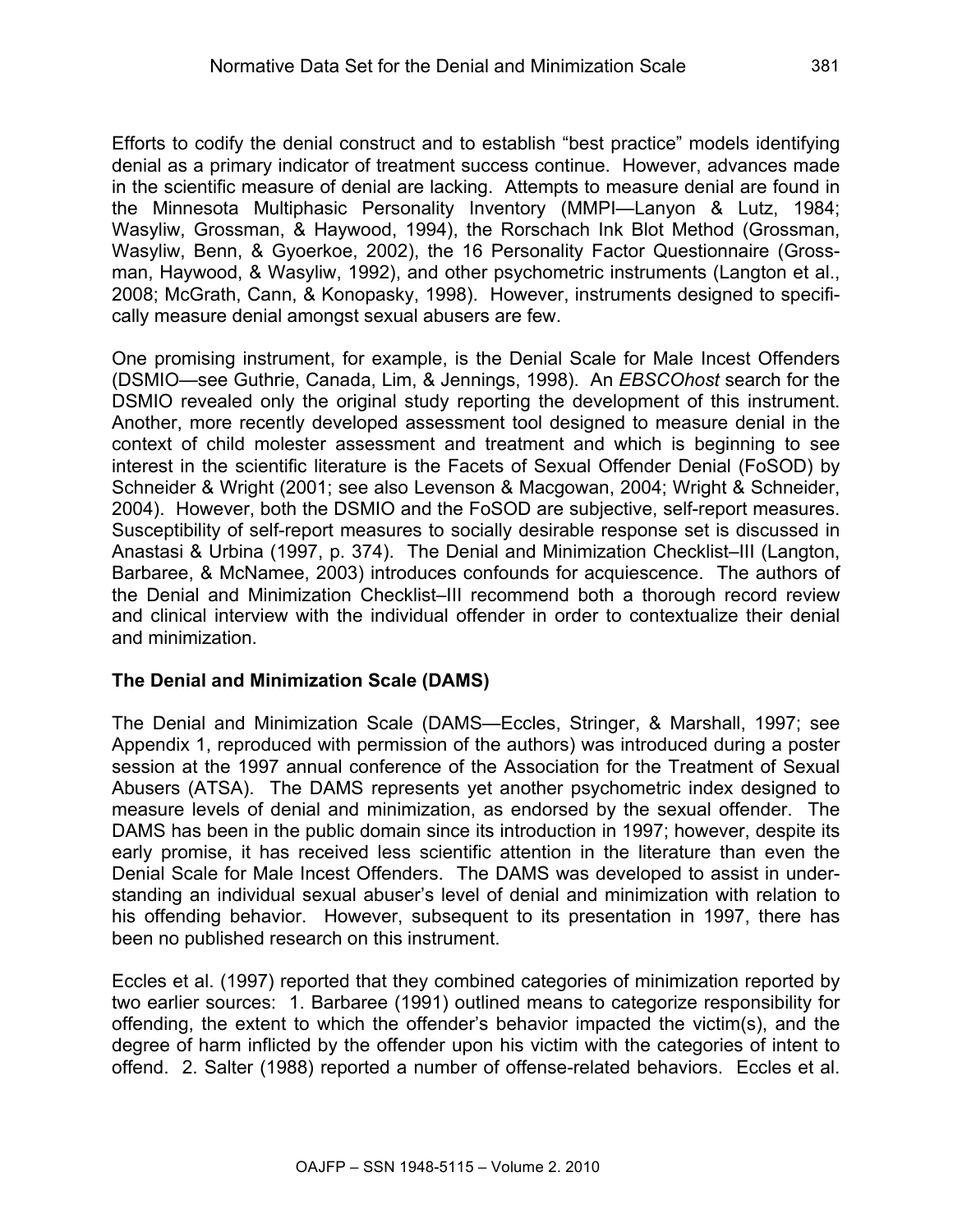reported a belief that such a combination would provide a comprehensive assessment of the denial and minimization construct.

There are two sections to the DAMS, making it something of a hybrid between an objective and subjective measure. The first section consists of 12 items intended to assess the individual's status as a Denier or Admitter. Once the subject completes the first 12 items of the instrument, the clinician performs an objective evaluation of the subject's responses to ascertain whether they are substantively admitting or denying the offenses of which they have been accused, charged, or convicted. Admitting subjects then go on to complete the second section. Those identified as "Deniers" do not complete the remaining 42 questions in section two. Section two of the DAMS was designed to assist in developing a subjective understanding of the individual's level of minimization with respect to his abusive behavior. The DAMS concludes by asking the subject to assign a percentage of blame for his abusive behavior. The individual has the opportunity to select any percentage when identifying self-blame. The subject then identifies the percentage of responsibility he feels his victim holds for the victimization. The DAMS yields a set of 23 subscale scores over five domains, from which it is theoretically possible to evaluate the subject's level of denial and minimization.

Eccles et al. (1997) reported the DAMS as being sensitive to treatment change and having excellent reliability and validity for use with child molesters. They based their conclusions on two unpublished studies. The first study sample reportedly consisted of 20 convicted child molesters on probation/parole. The second study sample was comprised of 29 convicted child molesters. The authors reported a range of possible scores on the DAMS from 40 to 200, with deniers automatically receiving 200 points. Normative data for the produced scores of the samples were not reported by the authors. Instead, they offered numerical score ranges on the Score Summary for interpreting individually produced DAMS scores. These range scores are interpreted as either None or High. Instructions regarding interval scores are absent. The DAMS was clearly designed to quantify a range of the study construct possessed by the individual subject. Application of a dichotomous interpretation of produced scores only serves to confound comparison of individually produced scores to those of the general study population. Without a descriptive statistic of the DAMS data for use in comparative analysis, developed scores are left to the subjective interpretation of the evaluator, thereby marginalizing the usefulness of this instrument as either a scientific or therapeutic tool.

Because no data were reported in Eccles et al.'s original sample regarding distribution of scores on the DAMS subscales, no inferences based on produced scores appeared possible. Therefore, the purpose of this study was to establish baseline data for evaluating scores produced on the DAMS in a population of SVPs. In doing so, others would then have access to a data set to compare their findings when working with this instrument. Several hypotheses were developed for this study. As the method reported by Eccles et al. for interpreting scale scores was somewhat coarse, it was hypothesized that the Minimization Range recommended by the original authors for interpreting the DAMS subscales would not be an accurate representation of the scores generated by an SVP sample on this instrument. It was further hypothesized that recommendations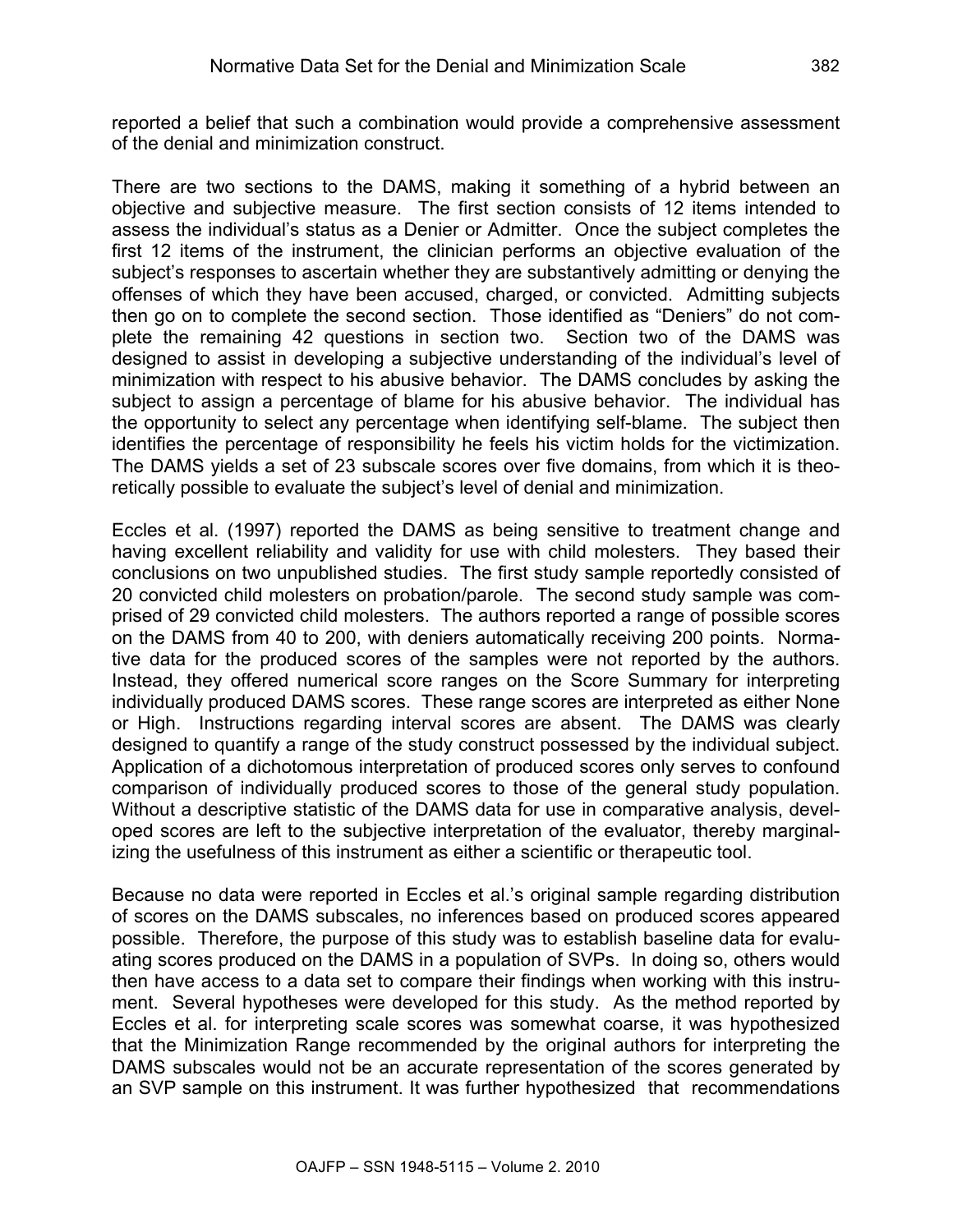for interpreting scores produced by the SVP sample used in this study would be significantly different from the method recommended by the original authors.

#### **Method**

## **Subjects**

Subjects were 140 male adults adjudicated as SVPs and detained at the Florida Civil Commitment Center (FCCC), a secure treatment facility for sexually violent predators. Inclusion criteria were: a valid profile on the DAMS, age between 21 and 85 years, and the individual was not identified as intellectually disabled. A valid DAMS profile required that the subject be identified as an "Admitter" on the first section of the measure. To facilitate additional analyses (see Table 3), records were further divided into subgroups based upon victim profile at the time of the index offense. Demographic data are reported in Table 1.

|                               | Number         | Percent        |
|-------------------------------|----------------|----------------|
|                               | of             | of sample      |
|                               | subjects       |                |
| Age                           |                |                |
| 25 or younger                 | 1              | .71            |
| 26-35                         | 19             | 13.57          |
| 36-49                         | 76             | 54.29          |
| 50-64                         | 41             | 29.29          |
| 65 and older                  | 3              | 2.14           |
| Race/Ethnicity                |                |                |
| White                         | 98             | 70             |
| <b>Black</b>                  | $\frac{35}{7}$ | $\frac{25}{5}$ |
| Hispanic                      |                | $\overline{5}$ |
| Education                     |                |                |
| 8 <sup>th</sup> grade or less | 18             | 12.86          |
| Some high school              | 31             | 22.86          |
| High school graduate          | 19             | 13.57          |
| <b>GED</b>                    | 54             | 38.57          |
| Some College                  | 13             | 9.29           |
| College graduate              | 5              | 3.57           |
| <b>Marital Status</b>         |                |                |
| Single                        | 90             | 64.75          |
| Married                       | 3              | 2.16           |
| <b>Divorced</b>               | 45             | 32.37          |
| Widower                       | 1              | .72            |

#### **Table 1 Demographic Data**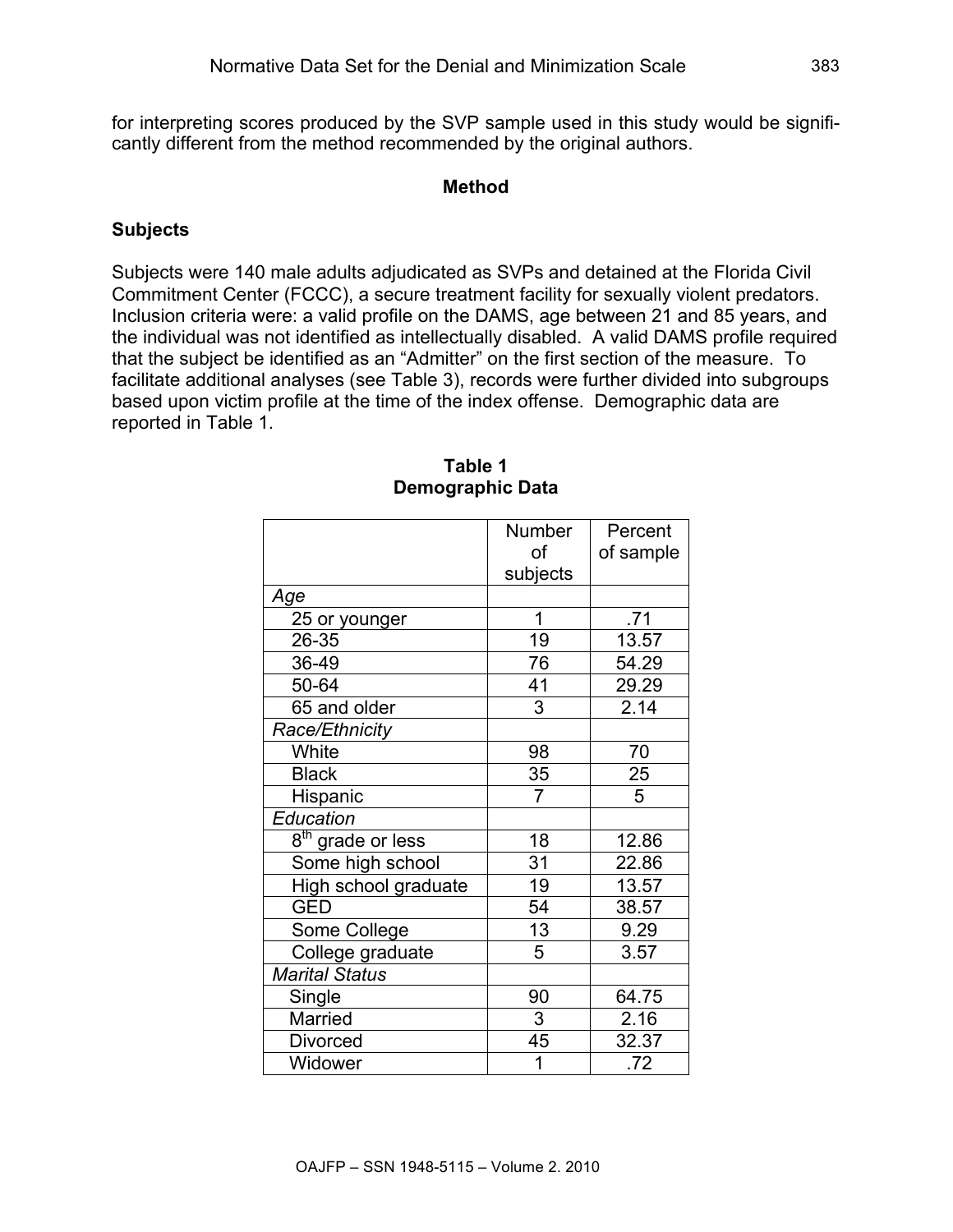| Index victim age group     |    |       |
|----------------------------|----|-------|
| 5 and younger              | 21 | 15.00 |
| $6 - 9$                    | 33 | 23.57 |
| $10 - 12$                  | 23 | 16.43 |
| $13 - 17$                  | 34 | 24.29 |
| 18 and older               | 29 | 20.71 |
| Index victim's gender      |    |       |
| Female                     | 84 | 60    |
| Male                       | 56 | 40    |
| <b>Index victim status</b> |    |       |
| Stranger                   | 43 | 30.71 |
| Acquaintance               | 97 | 69.29 |

#### **Procedure**

The DAMS has been historically included as one component instrument in a comprehensive treatment-needs-assessment battery used to individualize treatment plans at the Florida Civil Commitment Center. Archival data held at the FCCC were screened for completed DAMS; demographic and DAMS data meeting the inclusion criteria for the study were collected. Once the sample was collected, a statistical analysis of the DAMS subscale scores was conducted to identify aggregate mean and standard deviation values for each subscale of the entire sample. Next, the sample was divided into five subsets based on the recorded age of the identified victim at the time of the index offense. For each of the subsets identified by the demographic data, a statistical analysis of subscale scores was again conducted for each of the 23 subscale scores measured by the DAMS.

#### **Results**

Aggregate means and standard deviations computed for each DAMS subscale are reported in Table 2. Means and standard deviations for DAMS subscales for Index Victim Age Groups represented by the sample are presented in Table 3. While the F% scale (see Q53 in Appendix 1) is "Undefined" by the DAMS, means and standard deviations were also reported across sample groups. Consistent with the purpose of this report, these data were not evaluated beyond development of descriptive analysis.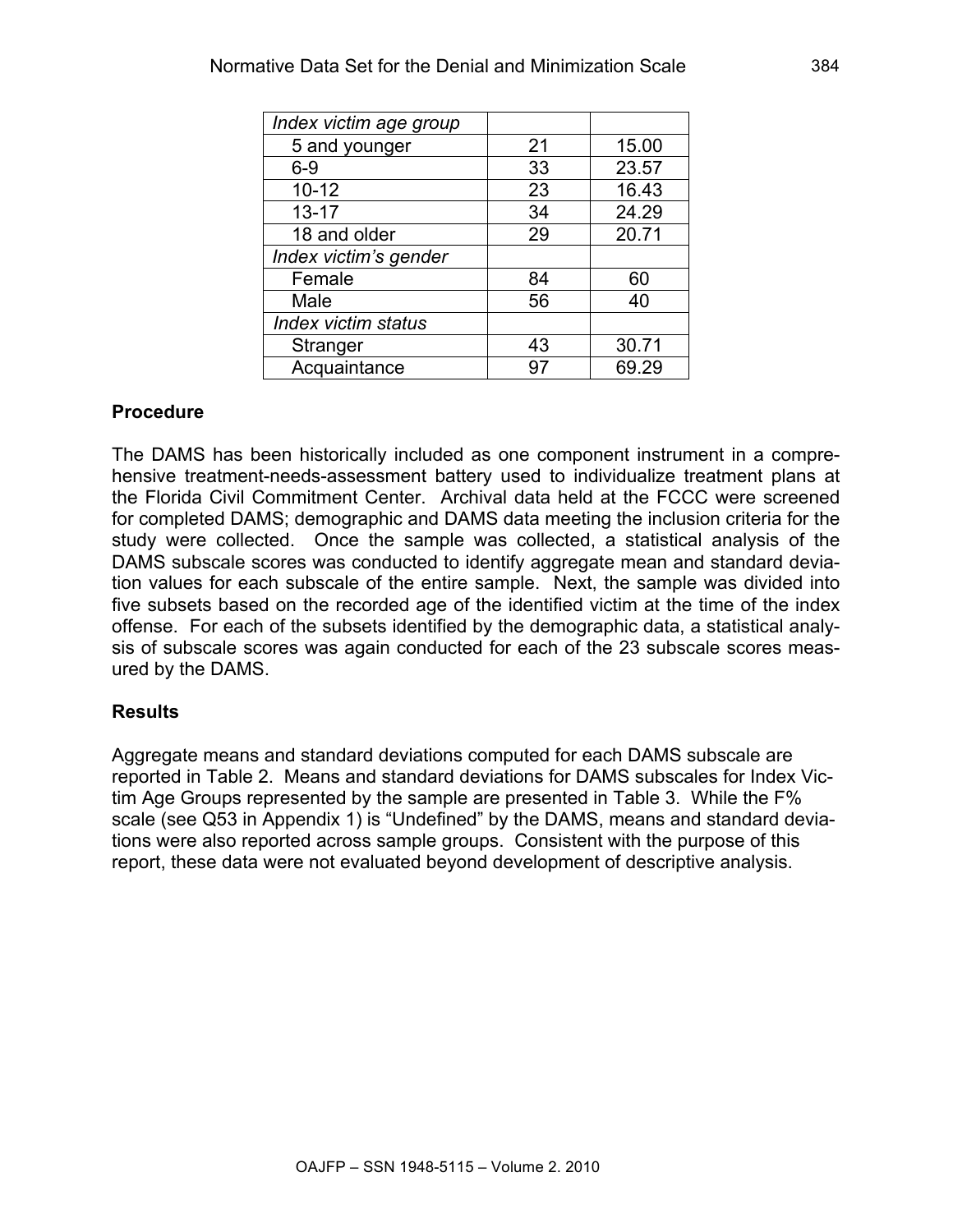## **Table 2 Measured Means and Standard Deviations of Sample Aggregate Scores Compared to Subscale Minimization Ranges Reported on the Denial and Minimization Scale**

|                         |                                        |       |           |                 |                         | <b>DAMS</b>              |                 |
|-------------------------|----------------------------------------|-------|-----------|-----------------|-------------------------|--------------------------|-----------------|
| Sub-                    | <b>Subscale Nomenclature</b>           |       | <b>SD</b> | Mode            | Minimization            |                          |                 |
| scale                   |                                        |       |           |                 |                         | Range                    |                 |
|                         |                                        |       |           |                 | None                    | to                       | High            |
| A                       | <b>Minimization of Responsibility</b>  |       |           |                 |                         |                          |                 |
| Ai                      | Blames victim verses offender          | 6.49  | 3.17      | 4               | $\overline{4}$          | $\overline{a}$           | 20              |
| Aii                     | <b>Blames external factors</b>         | 6.78  | 2.71      | 4               | 4                       | $\overline{\phantom{0}}$ | 20              |
| Aiii                    | Blames internal factors beyond control | 9.20  | 3.64      | $\overline{8}$  | $\overline{\mathbf{4}}$ | $\overline{a}$           | 20              |
| At                      | Subscale total                         | 22.55 | 6.59      | 24              | $\overline{12}$         | $\overline{a}$           | 60              |
| $\boldsymbol{B}$        | <b>Minimization of Extent</b>          |       |           |                 |                         |                          |                 |
| $\overline{Bi}$         | Minimizes frequency                    | 4.30  | 2.59      | $\overline{2}$  | $\overline{2}$          | $\overline{a}$           | 10              |
| Bii                     | Minimizes force                        | 4.97  | 2.76      | $\overline{2}$  | $\overline{2}$          | $\overline{\phantom{0}}$ | 10              |
| <b>Biii</b>             | Minimizes intrusiveness                | 4.99  | 2.49      | $\overline{2}$  | $\overline{2}$          | $\overline{a}$           | 10              |
| Bt                      | Subscale total                         | 14.35 | 6.06      | 10              | 6                       |                          | 30              |
| $\overline{c}$          | <b>Minimization of Harm</b>            |       |           |                 |                         |                          |                 |
| $\overline{Ci}$         | Minimizes long term effects            | 3.55  | 1.96      | $\overline{2}$  | $\overline{2}$          | $\overline{a}$           | 10              |
|                         | Because not hurt                       | 3.62  | 2.12      | $\overline{2}$  | $\overline{2}$          | $\overline{\phantom{0}}$ | 10              |
| Ciii                    | Because of victim's past               | 3.12  | 1.81      | $\overline{2}$  | $\overline{2}$          | $\overline{\phantom{0}}$ | 10              |
| C <sub>t</sub>          | Subscale total                         | 10.29 | 5.12      | 6               | 6                       | $\overline{a}$           | 30              |
| $\overline{\mathsf{D}}$ | <b>Minimization of Intent</b>          |       |           |                 |                         |                          |                 |
| Di                      | Out of love                            | 3.07  | 1.49      | $\overline{2}$  | $\overline{2}$          | $\overline{a}$           | 10              |
| Dii                     | To give pleasure                       | 4.06  | 1.8       | $\overline{2}$  | $\overline{2}$          | $\overline{\phantom{0}}$ | 10              |
| Diii                    | To be a teacher                        | 3.2   | 1.46      | $\overline{2}$  | $\overline{2}$          | $\overline{a}$           | 10              |
| Dt                      | Subscale total                         | 10.47 | 4.01      | $\overline{6}$  | 6                       |                          | 30              |
| $\overline{E}$          | <b>Minimization of Offense Related</b> |       |           |                 |                         |                          |                 |
|                         | <b>Behaviors</b>                       |       |           |                 |                         |                          |                 |
| Ei                      | Pre-offense planning                   | 6.01  | 3.01      | $\overline{2}$  | $\overline{2}$          | $\overline{\phantom{0}}$ | 10              |
| Eii                     | Pre-offense fantasies                  | 5.33  | 2.50      | $\blacksquare$  | $\overline{2}$          | $\overline{a}$           | 10              |
| Eiii                    | Intra-offense arousal                  | 5.12  | 2.67      | $\overline{2}$  | $\overline{2}$          | $\overline{a}$           | 10              |
| Eiv                     | Post-offense risk                      | 5.3   | 2.85      | $\overline{2}$  | $\overline{2}$          | $\overline{a}$           | 10              |
| Ev                      | Post-offense need to change            | 3.87  | 2.22      | $\overline{2}$  | $\overline{2}$          | $\overline{a}$           | 10              |
| Et                      | Subscale total                         | 25.66 | 9.6       | $\overline{26}$ | $\overline{10}$         |                          | $\overline{50}$ |
|                         |                                        |       |           |                 |                         |                          |                 |
| F%                      | Other (percent self to blame)          | 92.25 | 18.92     | 100             |                         | Undefined                |                 |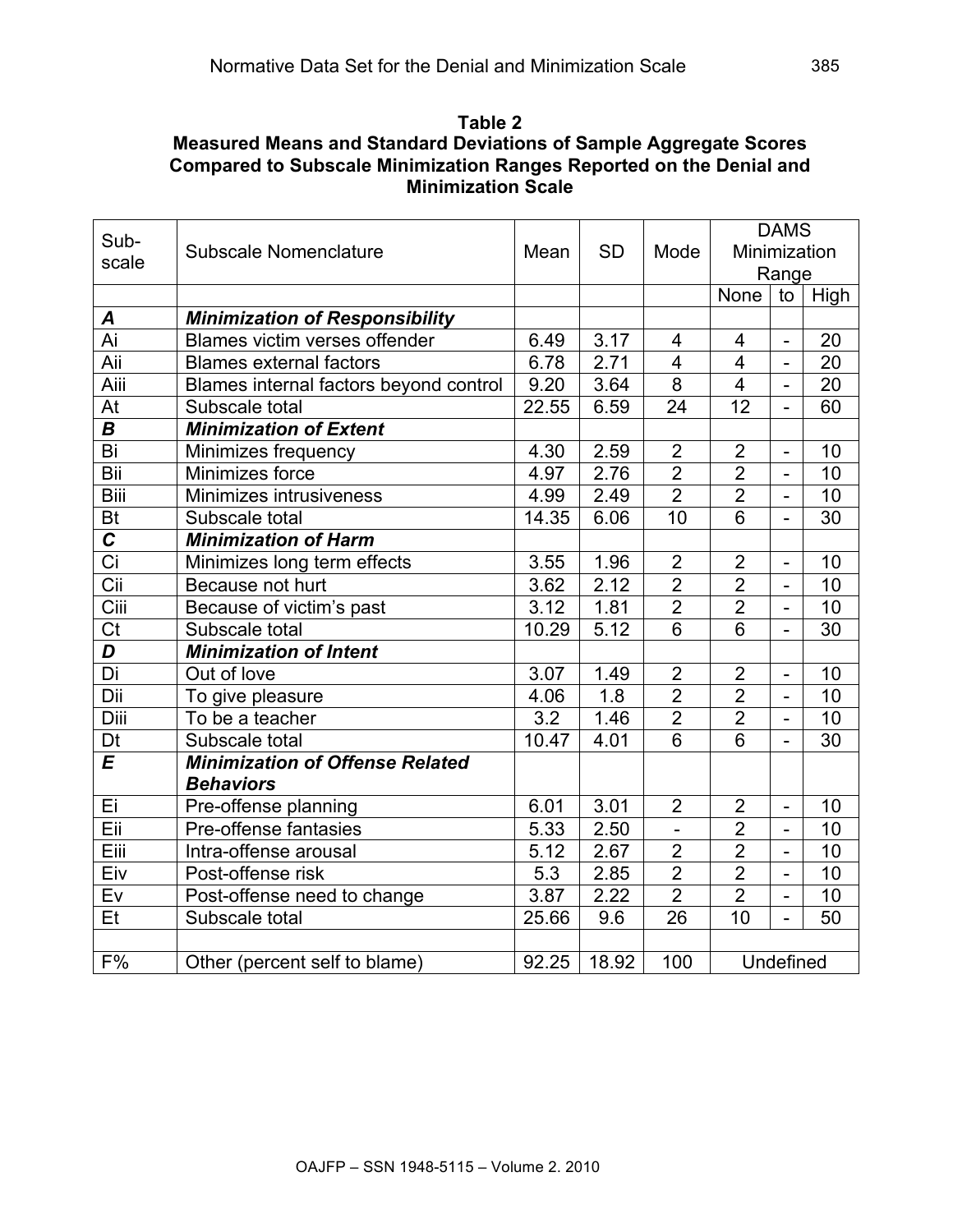| <b>DAMS</b>                               |                |            |              |           | Index Victim Age Group           |           |              |                |       |           |
|-------------------------------------------|----------------|------------|--------------|-----------|----------------------------------|-----------|--------------|----------------|-------|-----------|
| Subscale                                  |                | ≤ 5 (n=21) | $6-9$ (n=33) |           | $10-12$ (n=23)<br>$13-17$ (n=34) |           | $18+ (n=29)$ |                |       |           |
|                                           | M              | <b>SD</b>  | M            | <b>SD</b> | M                                | <b>SD</b> | M            | <b>SD</b>      | M     | <b>SD</b> |
| A                                         |                |            |              |           |                                  |           |              |                |       |           |
| Ai                                        | 7.38           | 3.95       | 6.36         | 2.98      | 6.17                             | 2.96      | 6.55         | 3.22           | 6.17  | 2.94      |
| Aii                                       | 6.14           | 2.24       | 6.39         | 2.53      | 6.52                             | 2.06      | 6.94         | 2.8            | 7.72  | 3.37      |
| Aiii                                      | 9.14           | 4.16       | 9.15         | 3.75      | 9.78                             | 2.92      | 9.08         | 2.96           | 9     | 3.2       |
| At                                        | 22.66          | 6.15       | 21.9         | 6.84      | 22.47                            | 4.62      | 22.88        | 6.88           | 22.89 | 7.86      |
| В                                         |                |            |              |           |                                  |           |              |                |       |           |
| Bi                                        | 4.76           | 2.66       | 4.54         | 2.75      | 4.69                             | 3.53      | 4.23         | 2.08           | 3.48  | 1.92      |
| Bii                                       | 5.66           | 3.23       | 5.12         | 2.86      | 6.04                             | 2.61      | 4.91         | 2.64           | 3.55  | 1.99      |
| <b>Biii</b>                               | 5.61           | 2.45       | 5.54         | 2.56      | 4.56                             | 2.62      | 4.97         | 2.5            | 4.27  | 2.21      |
| Bt                                        | 16.04          | 6          | 15.21        | 5.53      | 15.3                             | 6.83      | 14.41        | 6.28           | 11.31 | 5         |
| $\overline{c}$                            |                |            |              |           |                                  |           |              |                |       |           |
| $\overline{Ci}$                           | 3.14           | 1.31       | 3.87         | 2.31      | 3.21                             | 1.7       | 3.79         | 2.29           | 3.44  | 1.72      |
| $\overline{\overline{\text{C}}\text{ii}}$ | $\overline{4}$ | 2.23       | 4.06         | 2.24      | 3.47                             | 2.27      | 3.41         | $\overline{2}$ | 3.24  | 1.92      |
| Ciii                                      | 3.14           | 2.03       | 2.72         | 1.25      | 2.82                             | 1.3       | 3.35         | 1.8            | 3.55  | 2.41      |
| Ct                                        | 10.28          | 5.18       | 10.66        | 4.97      | 9.52                             | 4.96      | 10.5         | 5.57           | 10.24 | 5.17      |
| D                                         |                |            |              |           |                                  |           |              |                |       |           |
| Di                                        | 3.23           | 1.48       | 2.84         | 1.43      | 3.13                             | 1.63      | 3.29         | 1.5            | 2.89  | 1.49      |
| Dii                                       | 4.14           | 1.87       | 3.96         | 1.66      | 4.56                             | 1.85      | 4.02         | 1.93           | 3.75  | 1.74      |
| Diii                                      | 3.09           | 1.41       | 3.33         | 1.65      | 3.56                             | 1.9       | 3.08         | 1.21           | 2.96  | 1.11      |
| Dt                                        | 10.95          | 4.24       | 10.15        | 3.69      | 11.21                            | 3.99      | 10.7         | 4.56           | 9.62  | 3.57      |
| E                                         |                |            |              |           |                                  |           |              |                |       |           |
| Ei                                        | 7.42           | 3.64       | 5.42         | 2.82      | 5.17                             | 2.79      | 6.26         | 2.88           | 5.96  | 2.82      |
| Eii                                       | 6.23           | 2.75       | 5.21         | 2.91      | 4.73                             | 2.37      | 4.79         | 2.21           | 5.93  | 2.06      |
| Eiii                                      | 6.28           | 2.83       | 4.51         | 2.68      | 4.82                             | 2.38      | 5.23         | 2.89           | 5.79  | 2.48      |
| Eiv                                       | 5.52           | 3.47       | 5.18         | 2.73      | 4.82                             | 2.03      | 4.67         | 2.5            | 6.37  | 3.27      |
| Ev                                        | 3.85           | 2.32       | 4.06         | 2.6       | 3.65                             | 2.18      | 3.5          | 1.63           | 4.31  | 2.36      |
| Et                                        | 28.04          | 11.80      | 24.39        | 10.66     | 23.21                            | 7.58      | 24.47        | 7.94           | 28.72 | 9.28      |
|                                           |                |            |              |           |                                  |           |              |                |       |           |
| F%                                        | 93.04          | 21.92      | 93.6         | 12.43     | 92.34                            | 22.74     | 91.82        | 15.23          | 90.55 | 32.90     |

**Table 3 Measured Mean and Standard Deviation Scores for Denial and Minimization Scale Subscales Based on Victim Age Group**

#### **Discussion**

The results of this report provide a preliminary set of standard scores for use with the study population—civilly committed sexually violent predators—thereby increasing the usefulness of the DAMS in both clinical and research settings. The results show that interpretation of the DAMS is enhanced when using means and standard deviations for assessing a subject's self-reported data. These data allow for a more precise estimate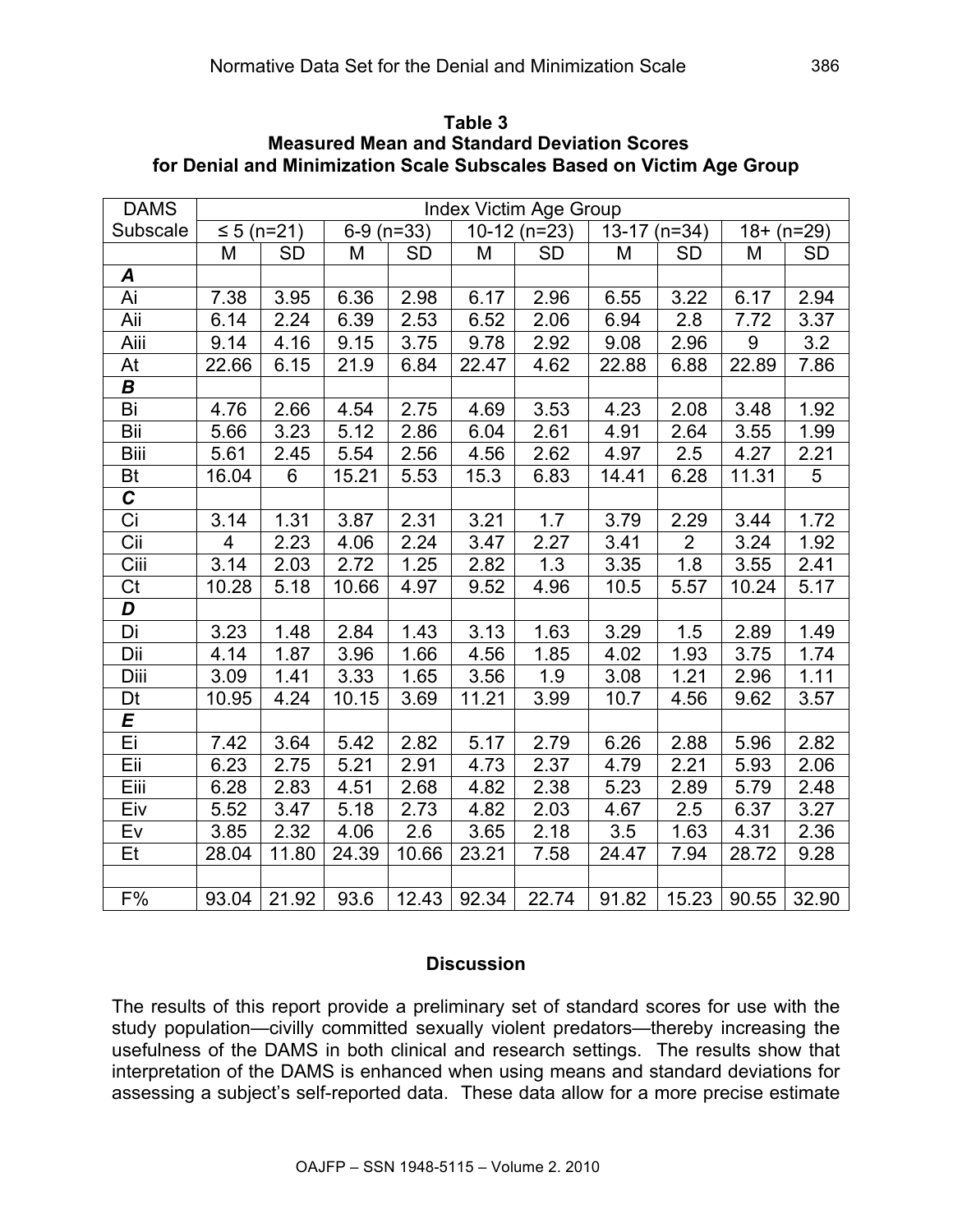of offense-related minimization presented by male adult SVPs when using the DAMS. Further, the means and standard deviations identified for this population allow comparisons with other instruments commonly employed in a standard assessment battery with this population.

Several concerns related to the DAMS were revealed in describing the data used in this study. As would be expected, the more specific subscales were prone to more erratic distributions than when aggregate means were developed across the entire sample. This may become more evident as sample size decreases, as was observed in reviewing scores by index victims groups and individual subscale assessments of the aggregate group. These more disparate distributions suggest that the DAMS would benefit from further analysis of the items representing both subgroup and subscale scores.

Another issue of interest is the lack of specific evaluative criteria for the F% scale (Q53 in Appendix 1). Indeed, the F% scale appears to be an afterthought on the DAMS. However, it might be useful as a measure of in-treatment progress. Because the DAMS does not have an aggregate or "total" score, the F% may serve this purpose. Therefore, values of F% on the DAMS warrant further investigation. A summative total score for all the subscales measured by the DAMS could be useful as a measure against which the subscales could be individually judged. Such a score might also supplement the F% score when assessing treatment effects.

Overall, this study accomplished its goal of developing a specific set of descriptive statistics for use when interpreting DAMS results with the male adult SVPs. The hypothesis that the DAMS Minimization Range does not accurately reflect the scores produced by persons identified as SVPs (at least those served by the Florida Civil Commitment Center) was supported. The next logical step would be to compare the results of this investigation with similar sample groups. Alternatively, as other instruments for measuring denial and minimization amongst male adult sexual abusers generally conceptualize the constructs of denial and minimization in a similar manner to the DAMS, it would be useful to compare the results of this study with an equivalent sample using the DISMO or the FoSOD.

The paucity of research related to this instrument limits its value in both clinical and research settings. The results of this report revealed that the DAMS Minimization Range serves as a gross measure of denial and minimization, which, ultimately, supports the usefulness of the DAMS as a measure of these constructs. In the end, however, no strong statements can be currently made regarding the overall usefulness of the DAMS, especially given the ongoing lack of strong, empirically confirmed relationships between denial and minimization and reoffense. In this report, all we have essentially done is identify the potential of the DAMS to assist in better understanding these constructs. Whether or not denial and minimization are useful to consider in sexual abuser treatment and risk management remains an empirical question. Greater scientific interest and inquiry may ultimately assist in better defining their potential use.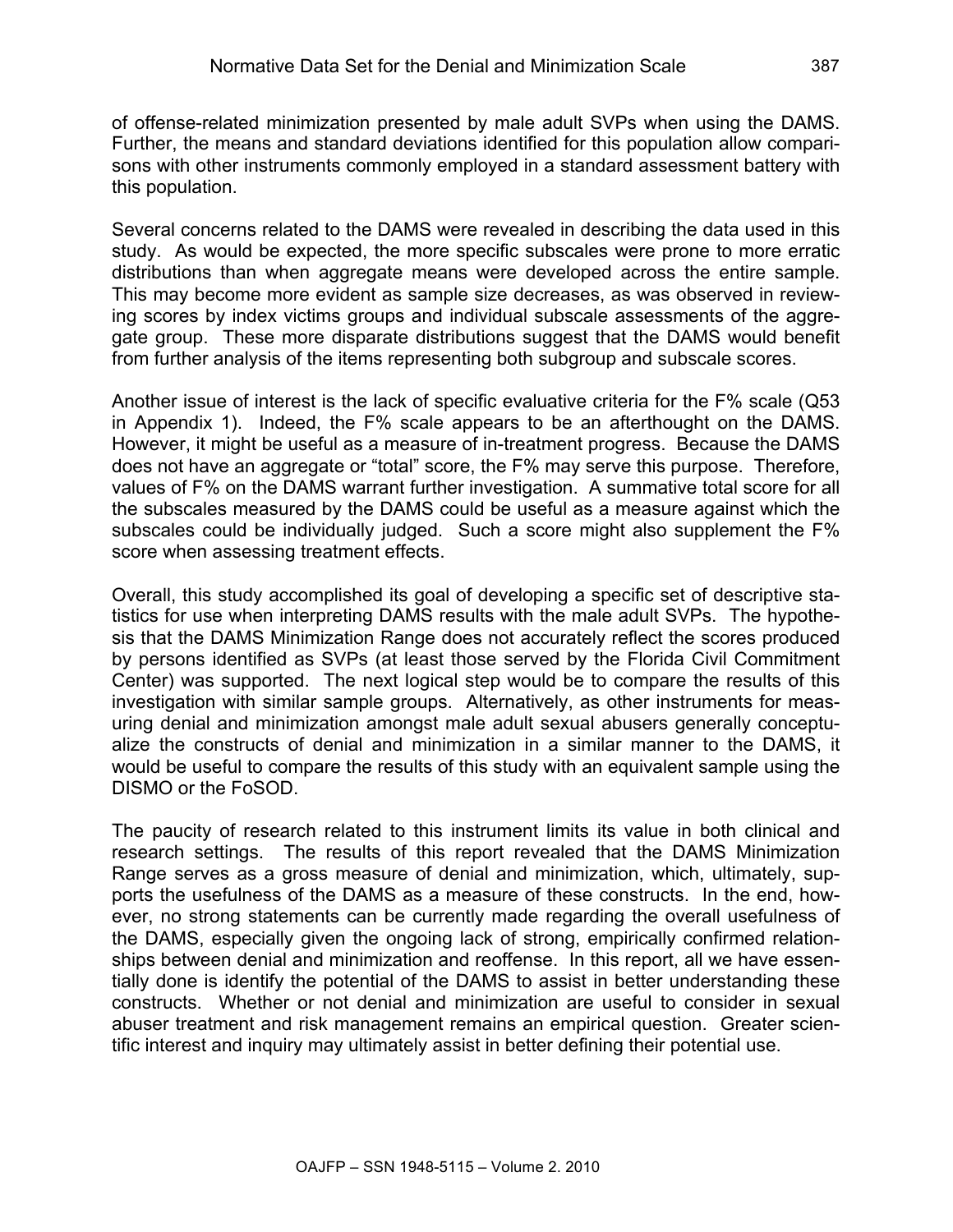There is ongoing debate regarding denial as a risk factor for reoffending. Evidence exists suggesting that denial is a risk factor for subsets of the offending population (e.g., intrafamilial child molesters), but not for others (see Nunes, et al., 2007). Denial is also represented in the literature as a treatment interfering factor recognized by both therapists and clients (Levensen & Macgowan, 2004). Additionally, possibly the most problematic aspect of denial is the idea that some persons in need of treatment are either diverted from involvement or simply refuse to participate in treatment, thereby resulting in those sexual abusers identified as "deniers" being excluded in research related to denial (Schlank, 2009). These are legitimate concerns that would benefit from further study. For example, many questions remain: How are researchers defining the construct of denial? What "accepted" protocols exist for challenging denial? How should the denial construct be evaluated as a treatment interfering factor? Is denial a bipolar construct—that is, "you have it or you don't"—as seen in section one of the DAMS, or should we view it as being better conceptualized on a continuum? If the latter, what could (or should) be done to encourage those abusers identified as "deniers" to meaningfully engage treatment programming? Given current policies, which tend to promote lifelong public identification and increased social ostracism, there is less and less incentive for abusers to admit guilt and accept responsibility for their offensive behavior. The attendant problems this creates for sexual abusers, treatment providers, and the community are clear.

## **Authors' Notes**

The views expressed in this paper are those of the authors alone, and do not necessarily reflect the views of the Florida Civil Commitment Center or the GEO Group, Inc. The authors wish to thank Dr. Tony Eccles for his assistance with original DAMS protocol and for his permission to republish the instrument.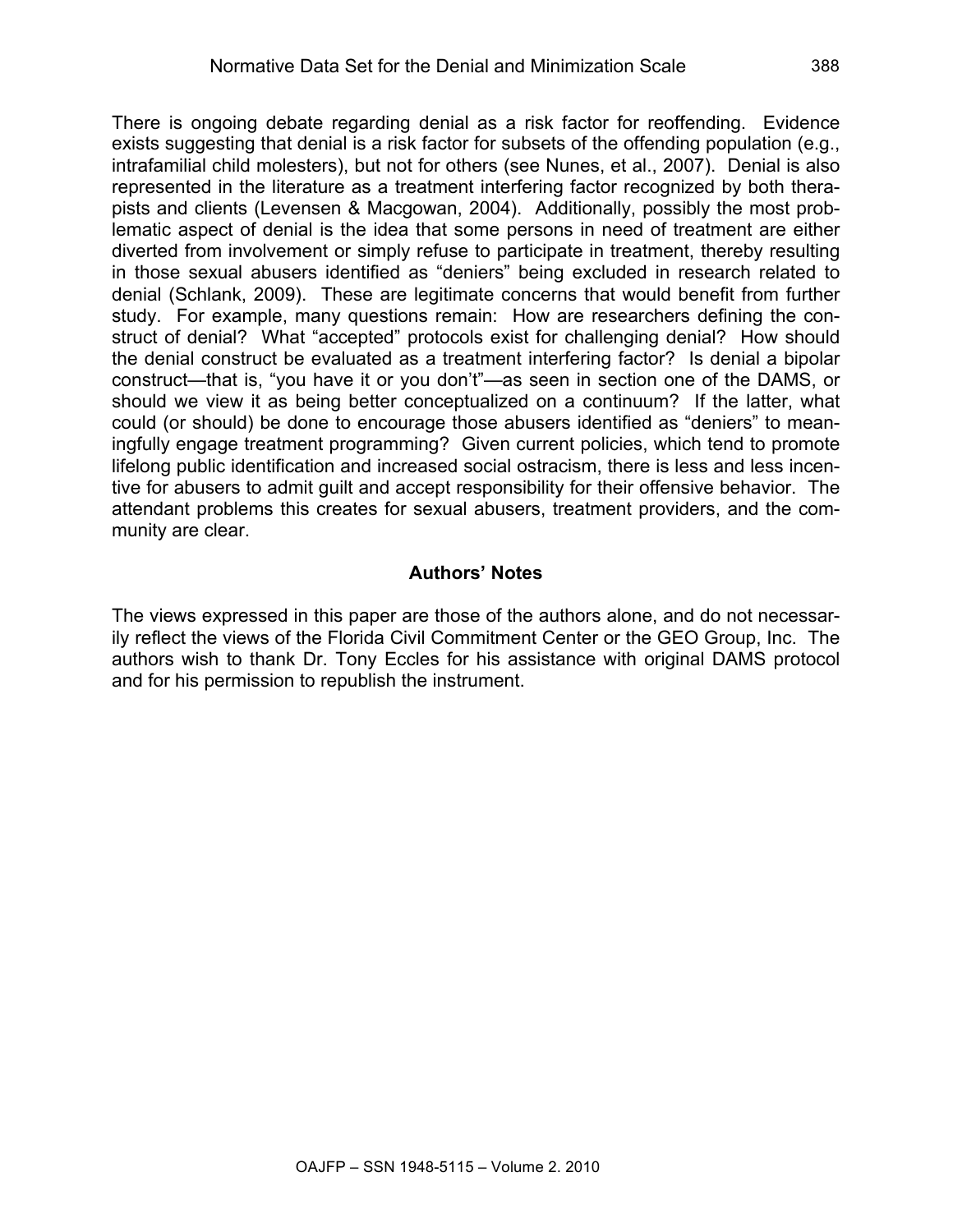#### **References**

- Abracen, J. & Looman, J. (2004). Issues in treatment of sexual offenders: Recent developments and directions for future research. *Aggression and Violent Behavior, 9*, 229-246.
- Anastasi, A., & Urbina, S. (1997). *Psychological Testing* (7<sup>th</sup> ed.). Upper Saddle River: Prentice Hall.
- Andrews, D. A., & Bonta, J. (2006). *The Psychology of Criminal Conduct* (4th ed.). Cincinnati, OH: Anderson.
- Association for the Treatment of Sexual Abusers. (2005). *Practice standards and guidelines for the evaluation, treatment, and management of adult male sexual abusers.* Beaverton, OR: Author.
- Baldwin, K., & Roys, D. T. (1998). Factors associated with denial in a sample of alleged adult sexual offenders. *Sexual Abuse: A Journal of Research and Treatment, 10*, 211-226.
- Barbaree, H. E. (1991). Denial and minimization among sex offenders: Assessment and treatment outcomes. *Forum on Corrections Research, 3*, 30-33.
- Barrett, M., Wilson, R.J., & Long, C. (2003). Measuring motivation to change in sexual offenders from institutional intake to community treatment. *Sexual Abuse: A Journal of Research and Treatment, 15*, 269-283.
- Cooper, S. (2005). Understanding, treating, and managing sex offenders who deny their offence. *Journal of Sexual Aggression.* 11, 85-94.
- Cullen, M., & Wilson, R. J. (2003). *TRY – Treatment readiness for you: A workbook for sexual offenders.* Lanham, MD: American Corrections Association.
- Eccles, A., Stringer, A., & Marshall, W. L. (1997, October). *Denial and minimization in sexual offenders: A self-report measure.* Poster presented at the 16<sup>th</sup> Annual Research and Treatment Conference of the Association for the Treatment of Sexual Abusers, Crystal City, VA.
- Gibbons, P., de Volder, J., & Casey, P. (2003). Patterns of denial in sex offenders: a replication study. *Journal of American Academy of Psychiatry and the Law, 33*, 336- 344.
- Grossman, L. S., Haywood, T. W., & Wasyliw, O. E. (1992). The evaluation of truthfulness in alleged sex offenders' self-reports: 16PF and MMPI validity scales. *Journal of Personality Assessment, 59,* 246-275.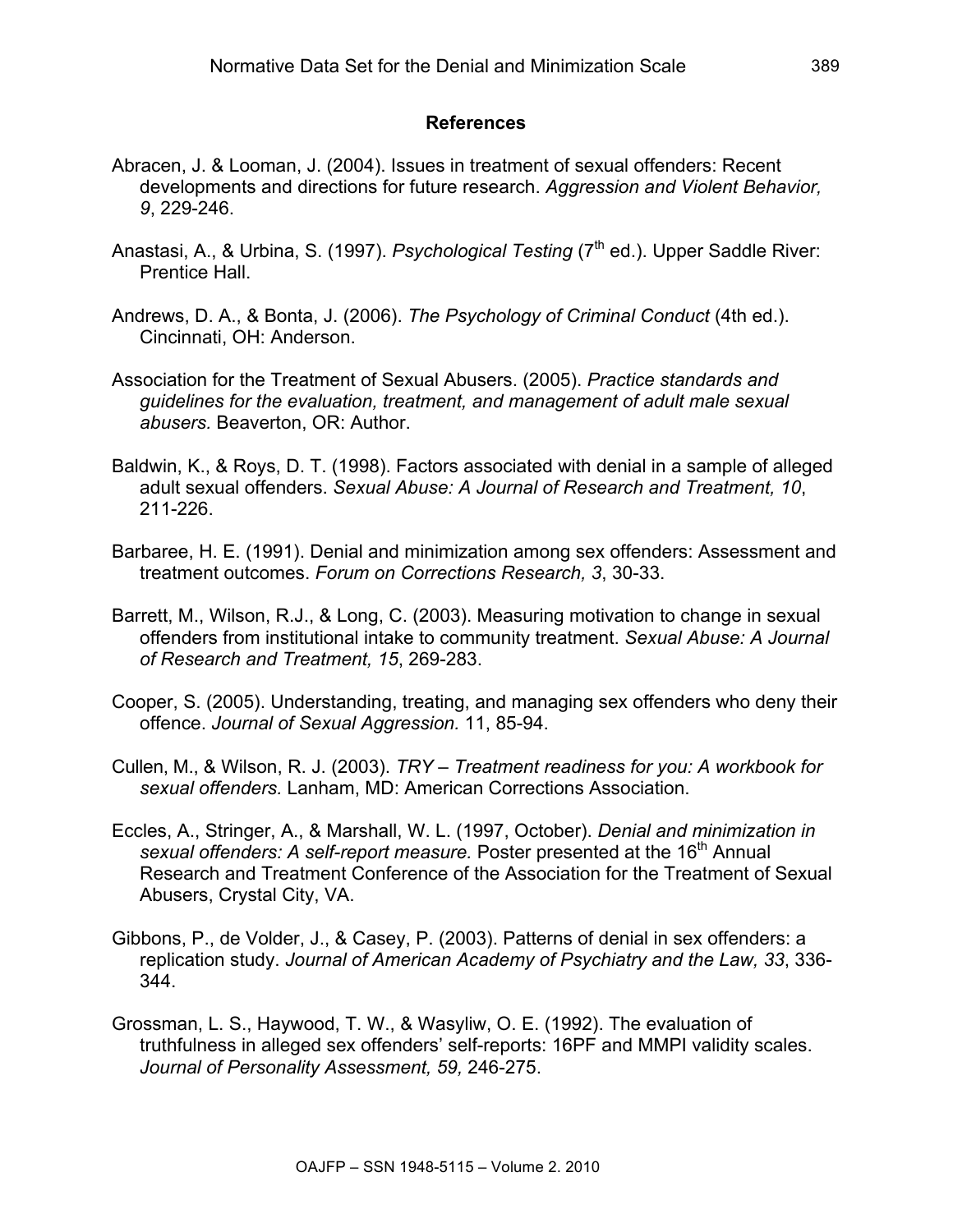- Grossman, L. S., Wasyliw, O. E., Benn, A. F., & Gyoerkoe, K.L. (2002). Can sex offenders who minimize on the MMPI conceal psychopathology on the Rorschach? *Journal of Personality Assessment, 78*, 484-501.
- Guthrie, J. T., Canada, R. M., Lim, M., & Jennings, G. H. (1998). Development of a denial scale for male incest offenders. *Journal of Offender Rehabilitation, 27,* 123- 136.
- Hanson, R. K., Bourgon, G., Helmus, L., & Hodgson, S. (2009). *A meta-analysis of the effectiveness of treatment for sexual offenders: Risk, need, and responsivity*. Research Report Nº 2009-01. Ottawa: Corrections Research, Public Safety Canada.
- Hanson, K. R. & Morton-Bourgon, K. E. (2005). The characteristics of persistent sexual offenders: a meta-analysis of recidivism studies. *Journal of Consulting and Clinical Psychology, 73*, 1154-1163.
- Hitchens, E. W. (1972). Denial: an identified theme in marital relationships of sex offenders. *Perspectives in Psychiatric Care, 10*, 152-159.
- Langton, C. M., Barbaree, H. E., & McNamee, J. (2003). *The Denial and Minimization Checklist-III: Scoring guidelines.* Unpublished manuscript.
- Langton, C. M., Barbaree, H., Harkins, L., Arenovich, T., McNamee, J., Peacock, E., Dalton, A., . . . Marcon, H. (2008). Denial and minimization among sex offenders. *Criminal Justice and Behavior, 35*, 69-98.
- Lanyon, R. I., & Lutz, R. W. (1984). MMPI discrimination of defensive and nondefensive felony sex offenders. *Journal of Consulting and Clinical Psychology, 52*, 841-843.
- Levenson, J. S., & Macgowan, M. J. (2004). Engagement, denial, and treatment progress among sex offenders in group therapy. *Sexual Abuse: A Journal of Research and Treatment, 16,* 49-63.
- Lord, A., & Willmot, P. (2004). The process of overcoming denial in sexual offenders. *Journal of Sexual Aggression, 10,* 51-61.
- Marshall, L. E., Marshall, W. L, Fernandez, Y. M., Malcolm, P. B. & Mouldon, H. M. (2008). The Rockwood Preparatory Program for sexual offenders: Description and preliminary appraisal. *Sexual Abuse: A Journal of Research and Treatment*, *20*, 25- 42.
- McGrath, M., Cann, S., & Konopasky, R. (1998). New measures of defensiveness, empathy, and cognitive distortions for sexual offenders against children. *Sexual Abuse: A Journal of Research and Treatment, 10*, 25-36.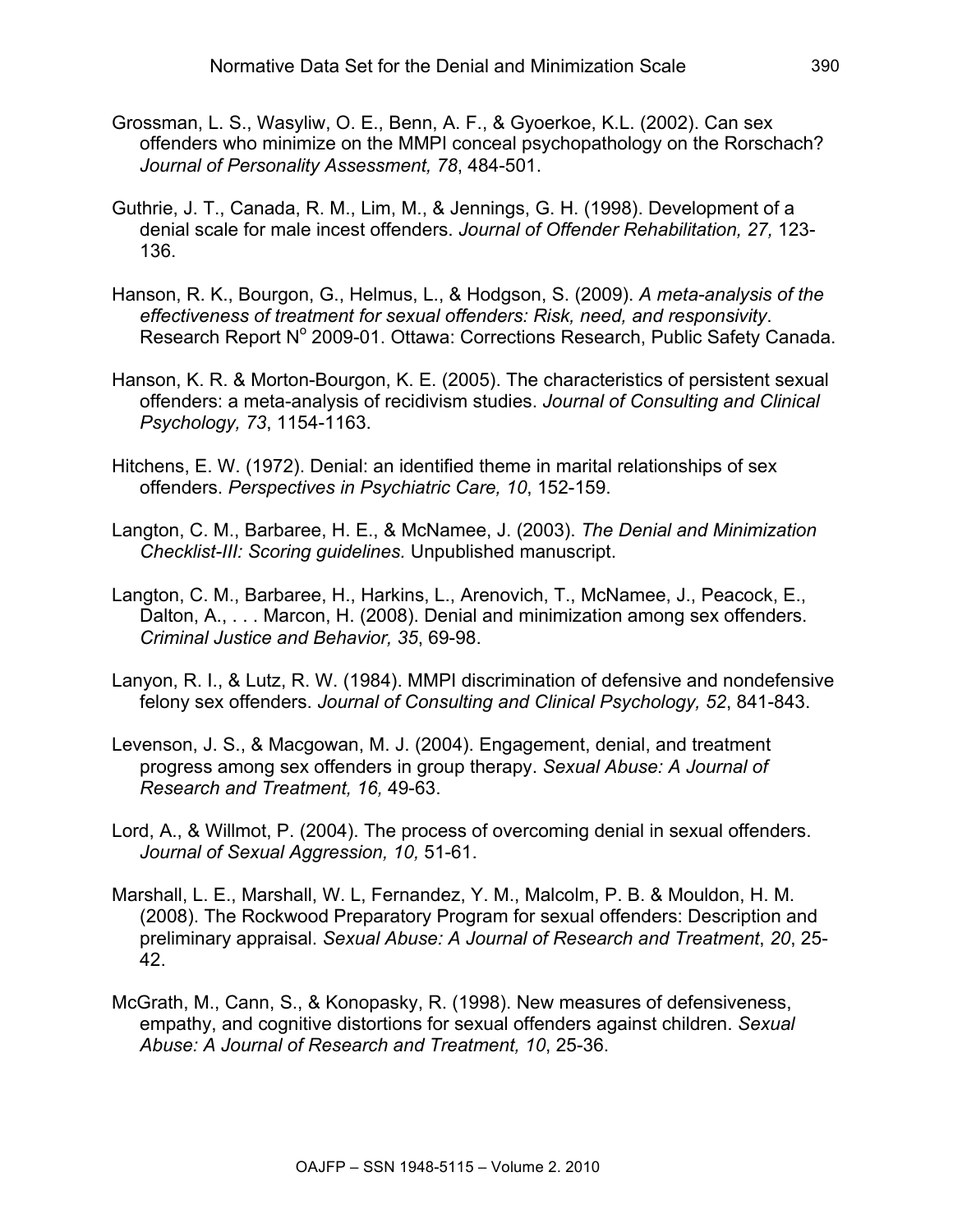- Nunes, K. L., Hanson, R. K., Firestone, P., Moulden, H. M., Greenberg, D. M., & Bradford J. M. (2007). Denial predicts recidivism for some sexual offenders. *Sexual Abuse: A Journal of Research and Treatment, 19*, 91-15.
- Pollock, N. L., & Hashmall, J. M. (1991). The excuses of child molesters. *Behavioral Sciences and the Law, 9*, 53-59.
- Rogers, R., & Dickey, R. (1991). Denial and minimization among sex offenders: A review of competing models of deception. *Annals of Sex Research, 4*, 49-63.
- Salter, A. C. (1988). *Treating child sex offenders and victims: A practical guide.* Newbury Park: Sage.
- Schlank, A. (2009, Winter). The baby, the bathwater, and pendulum swings: The need to slow down and evaluate research critically. *ATSA Forum*, *21*, 27-37.
- Schneider, S. L., & Wright, R. C. (2001). The FoSOD: A measurement tool for reconceptualizing of the role of denial in child molesters. *Journal of Interpersonal Violence, 16*, 545-564.
- Schneider, S. L., & Wright, R. C. (2004). Understanding denial in sexual offenders: A review of cognitive and motivational processes to avoid responsibility. *Trauma, Violence, and Abuse, 5*, 3-20.
- Wasyliw, O. E., Grossman, L. S., & Haywood, T. W. (1994). Denial of hostility and psychopathology in the evaluation of child molestation. *Journal of Personality Assessment 63(1)*, 185-190.
- Wilson, R. J. (2009). Treatment readiness and comprehensive treatment programming: How do we ensure preparation for and commitment to change in persons who have sexually offended? In D.S. Prescott (ed.), *Building motivation to change in sexual offenders.* Brandon, VT: Safer Society Press*.*
- Wright, R. C., & Schneider, S. L. (2004). Mapping child molester treatment progress with the FoSOD: Denial and explanations of accountability. *Sexual Abuse: A Journal of Research and Treatment, 16*, 85-105.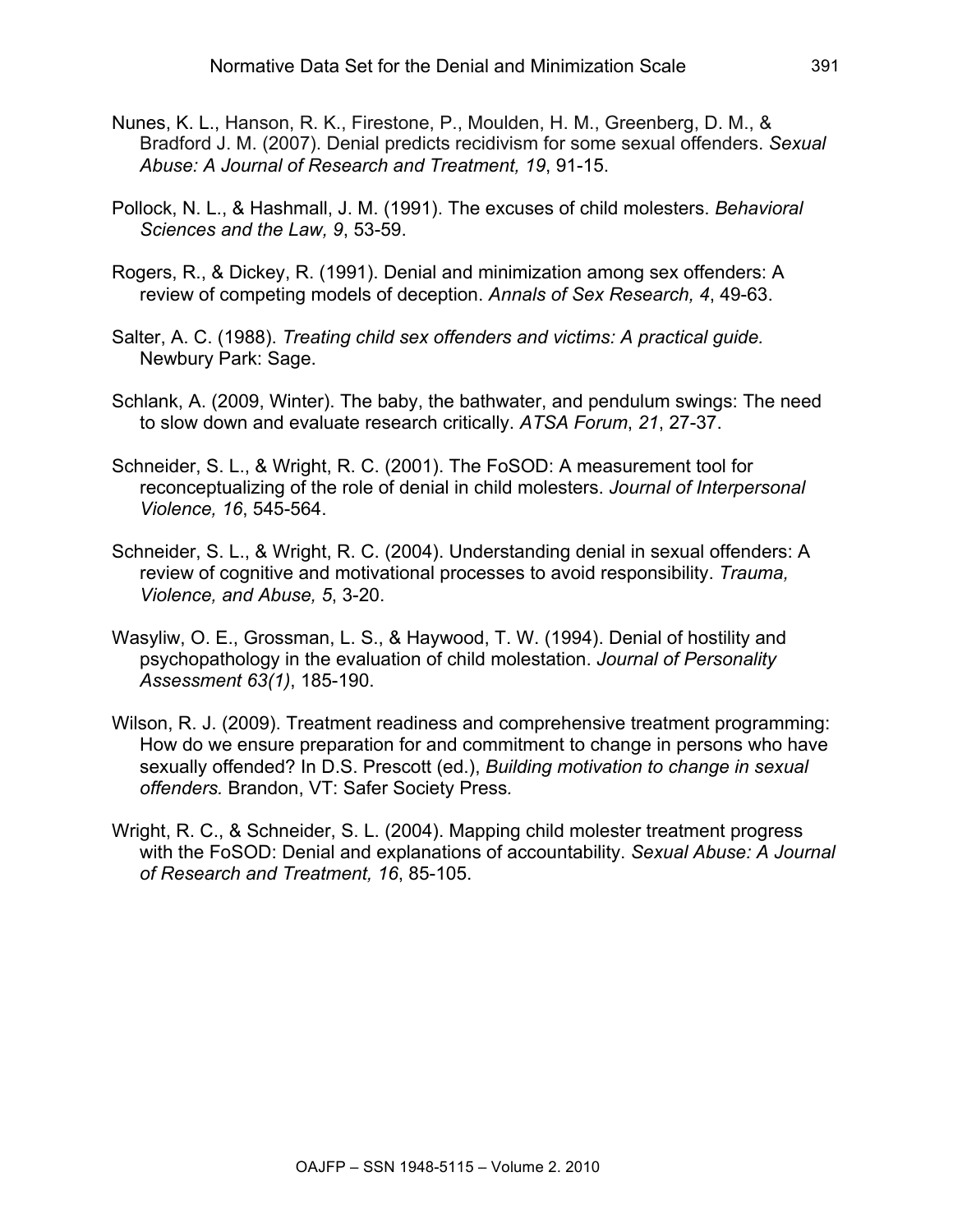## **Appendix 1**

**Note:** The language and phrasing in the DAMS are those of the original authors. No grammatical changes were made in order to preserve the integrity of the measure for replication and research purposes.

## **DAMS**

(Eccles, Stringer, & Marshall, 1997)

## **Instructions:**

Everyone who has been accused of sexual abuse has their own special situation. This questionnaire asks for your ideas about the incident(s) which brought you here. On the following pages you will see a number of statements. Read each of these statements carefully. In Section 1 which follows, you will circle either YES, NO or NA (Not Applicable) on the scale depending on your view of your own situation.

## **Example:**

"In plea bargaining, I had to plead guilty to charges I did not commit in order to get a reduced sentence"

Y N NA

In the example, you would: Circle Y if your answer is "Yes", Circle N if your answer is "No', Circle NA if your answer is "Not Applicable". However, only choose 'NA" when the statement really does not apply in your case. Also, when you do answer NA, please write a brief note underneath explaining why (e.g., "I have not yet appeared in court to make a plea").

## **Section 1 - Part A**

The statements in this section refer to whether you believe that you did anything wrong sexually Please answer honestly.

| 1. The alleged victim in my case liked or benefited from what<br>happened so what I did was not abuse (Answer NA if no sexual<br>contact occurred).                                                                                             | Y | N  | <b>NA</b> |
|-------------------------------------------------------------------------------------------------------------------------------------------------------------------------------------------------------------------------------------------------|---|----|-----------|
| 2. What I did was certainly abusive because I touched her/him<br>without consent in a deliberately sexual manner.                                                                                                                               | Y | N  | <b>NA</b> |
| 3. What I did was a sexual assault and not a physical assault<br>(answer NA if there was no sexual or physical assault).                                                                                                                        | Y | N. | <b>NA</b> |
| 4. I could not have committed any sexual abuse because (s)he and I<br>had no sexual contact at all.                                                                                                                                             | Y | N  | <b>NA</b> |
| 5. When I touched her/his private parts (i.e., breasts, genitals or<br>buttocks) it was either an accident or I did it for a good reason (e.g.<br>checking for health problems). (Answer NA if there was no contact<br>with the private parts). | Y | N  | - NA      |
| 6. The alleged victim(s) misunderstood my affectionate touching as<br>being sexual. (Answer NA if there was no touching whatsoever).                                                                                                            | Y | N  | <b>NA</b> |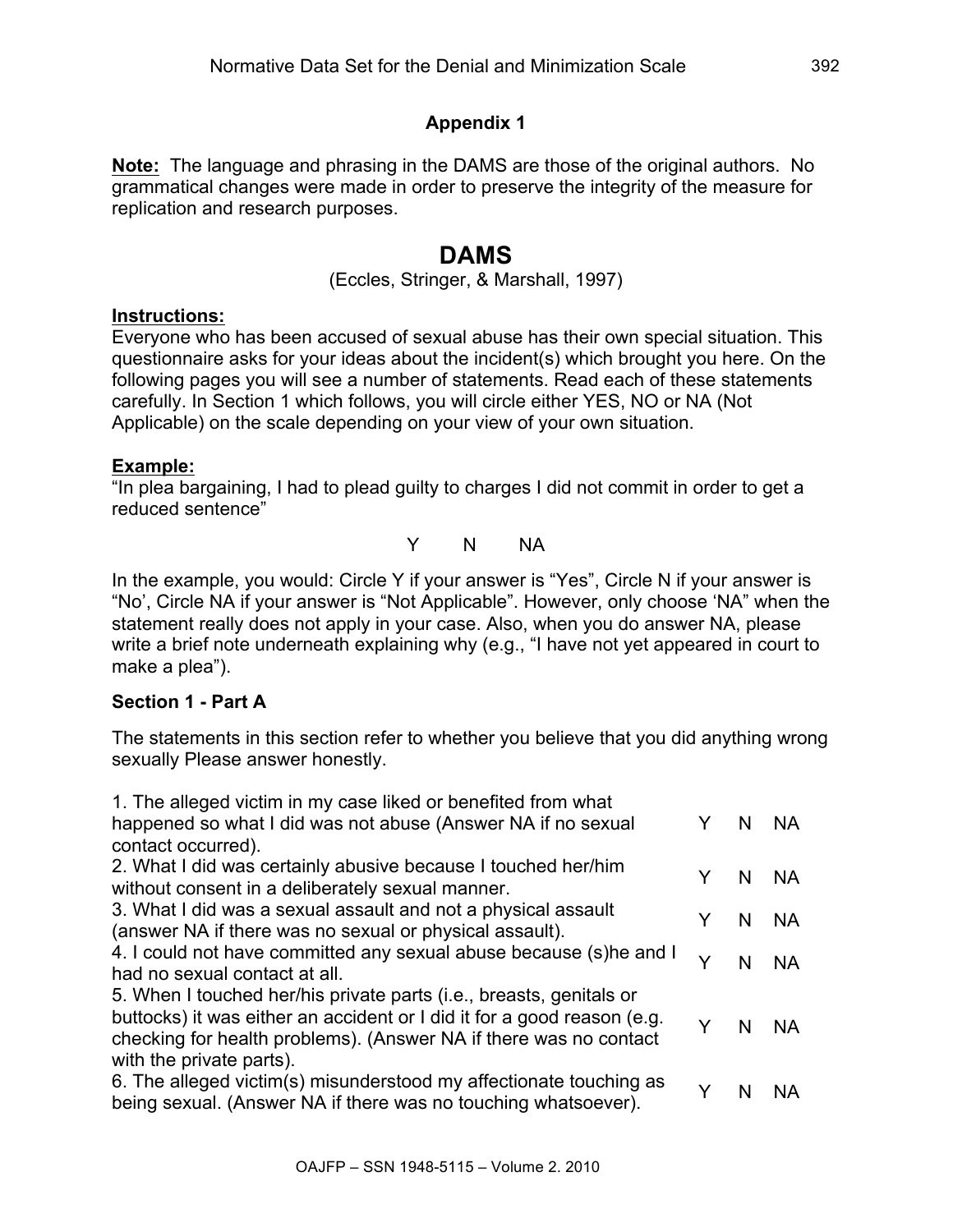| 7. What I did was sexual abuse even if I thought (s) he was older   |   |    |           |
|---------------------------------------------------------------------|---|----|-----------|
| than (s) he really was. (Answer NA if the alleged victim was an     | Y | N  | <b>NA</b> |
| adult).                                                             |   |    |           |
| 8. What I did was sexual abuse because (s) he did not or could not  | Y | N. | - NA      |
| consent to what happened.                                           |   |    |           |
| 9. I did something wrong sexually. The allegations have not been    | Y | N. | <b>NA</b> |
| completely made up just to get me.                                  |   |    |           |
| 10. I did have sexual contact with her/him, but it should not be a  |   |    |           |
| crime because some young persons are able to choose who they        |   |    |           |
| wish to have sex with. (Answer NA if the alleged victim was an      | Y | N. | - NA      |
| adult).                                                             |   |    |           |
| 11. I admit that all of the people who said I offended against them |   |    |           |
| were in fact sexually abused by me. (Answer NA if you have only     | Y | N. | <b>NA</b> |
| been considered as offending against one person).                   |   |    |           |
| 12. I have done nothing wrong sexually and people (e.g. the victims |   |    |           |
| family, your ex—wife, the police or others) are just out to get me. | Y | N  | <b>NA</b> |
|                                                                     |   |    |           |

## **Section 1 - Part B**

Whether or not you agree with all the allegations, simply put, do you believe that you have committed a sexually abusive act against her/him?

**Yes** No

Stop here if you have answered N to Part B above. Otherwise please go on to answer Section 2. Feel free to write explanations for your decision on the back of this page. If you are unsure about what to do, please ask the tester.

## **SECTION 2**

The statements in this section give you a chance to answer in more detail the accusations that have been made against you.

| CIRCLE THE NUMBER which best describes how well each statement<br>matches your situation.                                                                          | Vot at all<br>accurate | Slightly<br>accurate | Somewha<br>accurate     | Mostly<br>accurate | Extremely<br>accurate |
|--------------------------------------------------------------------------------------------------------------------------------------------------------------------|------------------------|----------------------|-------------------------|--------------------|-----------------------|
| 13. I was made so angry that I was really provoked into doing<br>what I did.                                                                                       |                        |                      | 3                       |                    | 5                     |
| 14. At some point before I did it, whether I got an erection or not,<br>I must have been sexually interested in her/him and this<br>motivated me to do what I did. |                        | $\mathcal{P}$        | $\overline{3}$          |                    | 5                     |
| 15. Being abused as a child, sexually or otherwise, has made me<br>a sexual abuser.                                                                                |                        | $\mathcal{P}$        | 3 <sup>3</sup>          |                    | 5                     |
| 16. What I did will likely cause her/him a lot or emotional scars.                                                                                                 |                        | 2                    | $\overline{\mathbf{3}}$ | 4                  | 5                     |
| 17. (S) he was correct in her/his description of what I did and<br>(s) he has not blown anything out of proportion.                                                |                        | $\mathcal{P}$        | 3                       | 4                  | 5                     |
| 18. I did not plan any part of what took place, not even right                                                                                                     |                        | 2                    | 3                       |                    | 5                     |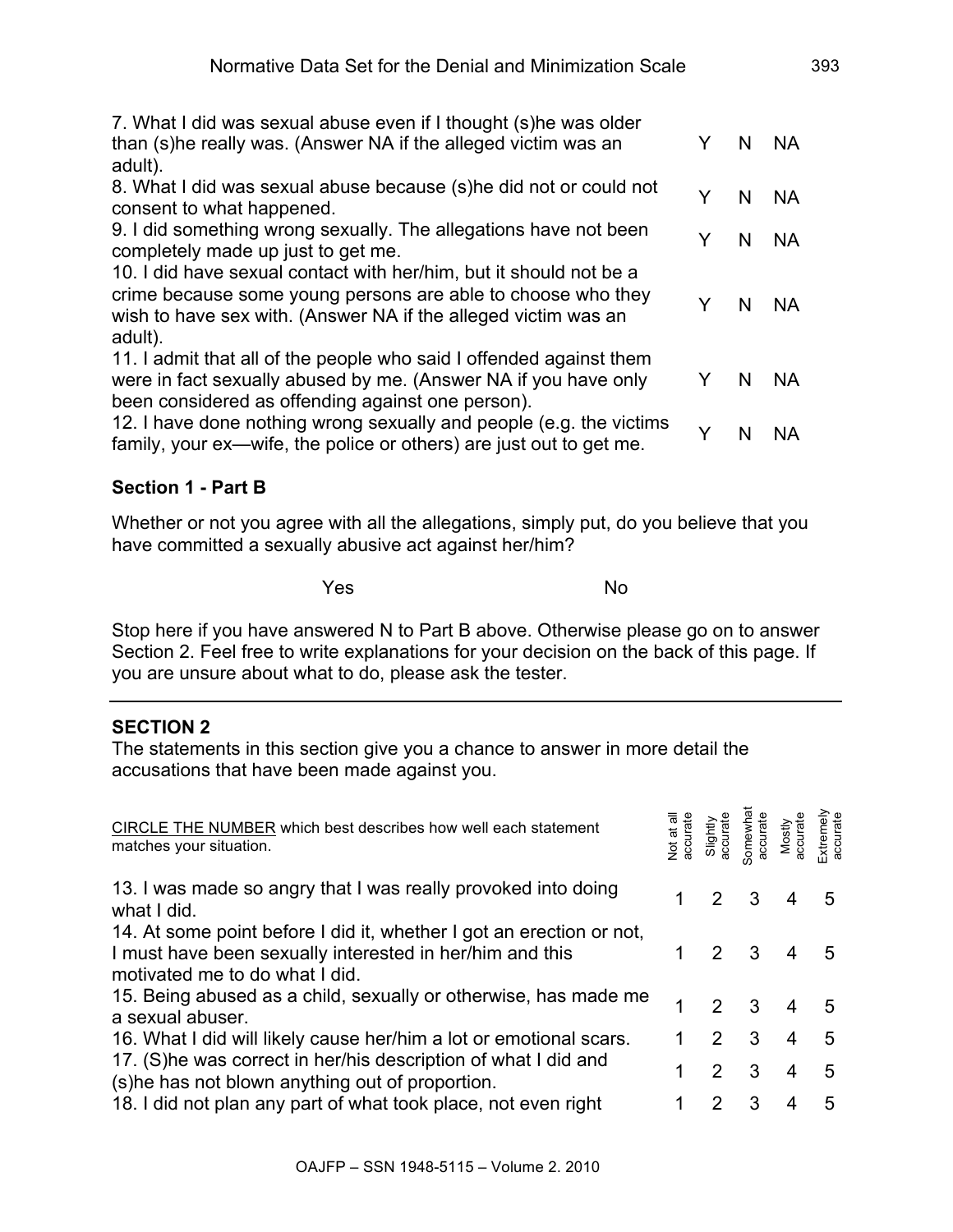| before I acted. What I did just happened.                               |   |                |   |                         |                |
|-------------------------------------------------------------------------|---|----------------|---|-------------------------|----------------|
| 19. Nobody pressured me to do what I did.                               | 1 | $\overline{2}$ | 3 | 4                       | $\overline{5}$ |
| 20. (S) he will probably not suffer any bad long term effects           |   |                |   |                         |                |
| because (s)he seemed to like what happened.                             | 1 | $\overline{2}$ | 3 | $\overline{4}$          | 5              |
| 21. While I hope that I will never do this again, it is possible that I |   |                |   |                         |                |
| might, and so I will need to be careful as a result.                    | 1 | $\overline{2}$ | 3 | 4                       | 5              |
| 22. The sexual contact was started by me. I made the sexual             |   |                |   |                         |                |
| advances towards her/him.                                               | 1 | $\overline{2}$ | 3 | $\overline{4}$          | 5              |
| 23. What I did may have been wrong but it did not go as far as          | 1 | $\overline{2}$ | 3 |                         | 5              |
| (s)he said it did.                                                      |   |                |   | 4                       |                |
| 24. Whether I had an erection or not, I did not get anything out of     | 1 | $\overline{2}$ | 3 | $\overline{4}$          | 5              |
| it sexually.                                                            |   |                |   |                         |                |
| 25. When I did it, I had no thoughts at all of the effects on           | 1 | $\overline{2}$ | 3 | $\overline{4}$          | 5              |
| her/him.                                                                |   |                |   |                         |                |
| 26. (S)he has not exaggerated the number of incidents which             | 1 | $\overline{2}$ | 3 | $\overline{4}$          | 5              |
| took place.                                                             |   |                |   |                         |                |
| 27. (S)he has had sex before and so will be less harmed by what         |   |                |   |                         |                |
| I did to her/him (Circle 1 if you do not know her/his sexual history    | 1 | $\overline{2}$ | 3 | 4                       | 5              |
| at all.)                                                                |   |                |   |                         |                |
| 28. I have an uncontrollable sex drive which made this happen.          | 1 | $\overline{2}$ | 3 | 4                       | 5              |
| 29. What I did to the victim was an act of force because I used         | 1 | $\overline{2}$ | 3 | 4                       | 5              |
| either strength or authority to do it.                                  |   |                |   |                         |                |
| 30. What I did was done out of love.                                    | 1 | $\overline{2}$ | 3 | $\overline{\mathbf{4}}$ | 5              |
| 31. This would not have happened if I had a partner who paid            | 1 | $\overline{2}$ | 3 | 4                       | 5              |
| attention to me and gave me enough sex.                                 |   |                |   |                         |                |
| 32. I was careful about choosing when and where to do what I            | 1 | $\overline{2}$ | 3 | $\overline{\mathbf{4}}$ | 5              |
| did and so on some level I was clearly planning it.                     |   |                |   |                         |                |
| 33. (S)he should have told me to stop. I did it because (s)he           | 1 | $\overline{2}$ | 3 | $\overline{4}$          | 5              |
| never said anything.                                                    |   |                |   |                         |                |
| 34. What I did to her/him must be very damaging regardless of           | 1 | $\overline{2}$ | 3 | 4                       | 5              |
| who (s)he was and what her/his background was like.                     |   |                |   |                         |                |
| 35. I had no thoughts at all for her/his wellbeing. My only concern     | 1 | $\overline{2}$ | 3 | 4                       | 5              |
| was my own pleasure.                                                    |   |                |   |                         |                |
| 36. At no time did I have any sexual fantasies or sexual interest       | 1 | $\overline{2}$ | 3 | 4                       | 5              |
| in her/him. It just happened.                                           |   |                |   |                         |                |
| 37. What happened was not caused by high levels of my sex               | 1 | $\overline{2}$ | 3 | 4                       | 5              |
| hormones.                                                               |   |                |   |                         |                |
| 38. I learned my lesson and that is enough. I do not have any           |   |                |   |                         |                |
| problems or things about myself related to what happened that I         | 1 | $\overline{2}$ | 3 | 4                       | 5              |
| need to change.                                                         |   |                |   |                         |                |
| 39. All I wanted to do was give her/him some pleasure.                  | 1 | $\overline{2}$ | 3 | 4                       | 5              |
| 40. (S) he was not hurt by me and should be fine by now or in the       | 1 | $\overline{2}$ | 3 | 4                       | 5              |
| near future.                                                            |   |                |   |                         |                |
| 41. What I did was not caused by a disease or sickness of any           | 1 | $\overline{2}$ | 3 | 4                       | 5              |
| kind.                                                                   |   |                |   |                         |                |
| 42. (S)he is not responsible for what happened.                         | 1 | $\overline{2}$ | 3 | 4                       | 5              |